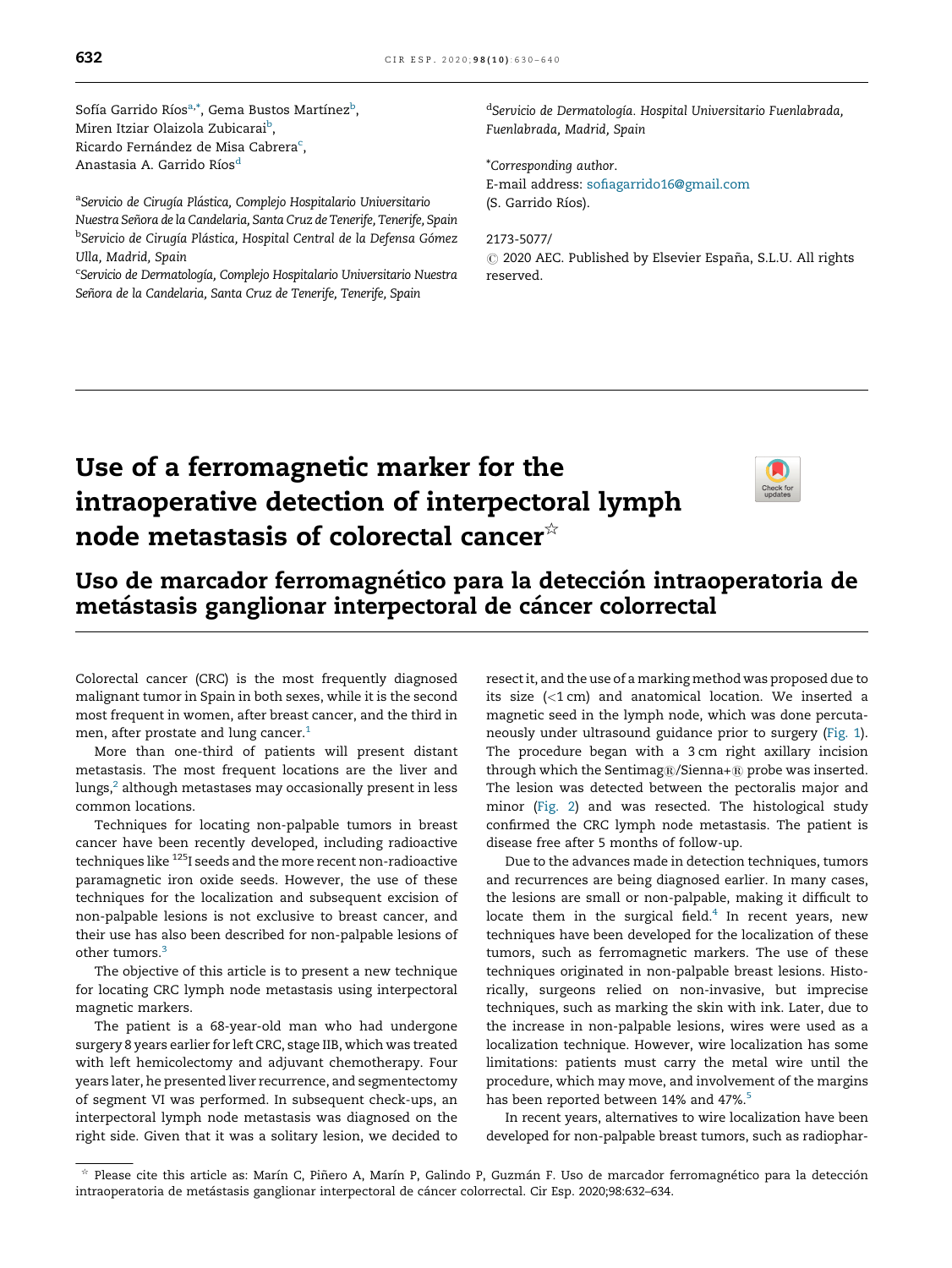<span id="page-1-0"></span>

Fig. 1 – Image of interpectoral lymphadenopathy on ultrasound (a); Image of the ultrasound-guided placement of the magnetic seed (b).



Fig. 2 – Image of the surgical procedure using the Sentigag®/Sienna+® probe to locate the lesion.

maceutical marking (<sup>125</sup>I seeds, albumin labeled with Tc<sup>99</sup>) for intraoperative gamma camera localization of the lesion, $^{\rm 6}$  $^{\rm 6}$  $^{\rm 6}$  and more recently, the use of non-radioactive ferromagnetic seeds as markers in radio-guided surgery.<sup>[7](#page-2-0)</sup> These markers are composed of superparamagnetic iron oxide particles (SPIO) that are detected intraoperatively by the Sentimag®/Sienna+® probe used by the surgeon in the operating room. Numerous advantages have been reported about the use of ferromagnetic seeds compared to radioactive markers or wire localization. First of all, they can be used in hospitals that do not have nuclear medicine services, requiring fewer legal requirements than radioactive materials.<sup>[8](#page-2-0)</sup> Second, less margin involvement has been described compared to marking with a wire, allowing for more precise and smaller excisions, and reducing the number of reoperations. Another advantage is that they can be placed in the lesion weeks or even months before surgery, enabling patients to undergo neoadjuvant treatments with

chemotherapy, if necessary, before surgery. Lastly, less healthy tissue must be removed because the lesion is accessed through more appropriate routes.<sup>[9](#page-2-0)</sup> In a retrospective study of 188 patients with 213 breast lesions, 100% localization of the lesions was reported at the time of excision, and 96.7% of the markers were placed within a radius of 1 cm from the lesion.<sup>[10](#page-2-0)</sup>

Although it is true that magnetic markers were originally developed for non-palpable breast cancer lesions, their use as a locator is being contemplated in other lesions, both malignant and benign.<sup>3</sup> In the case we report, the patient had a CRC lymph node metastasis smaller than 1 cm, and its deep location could have been an impediment for intraoperative identification. The use of the seed placed prior to surgery under ultrasound guidance facilitated excision and optimized surgical time as well as the approach, locating the lesion easily.

The use of magnetic seeds opens a wide range of possibilities beyond breast cancer lesions, which should be explored for the benefit of the patient and the improvement of the surgical technique of the surgeon.

#### r e f e r e n c e s

- 1. Situación actual de los programas de cribado de cáncer colorrectal en España. 2017. Red de Programas de Cribado de Cáncer. Datos para el análisis complementados con información publicada y/o trasladada a la AECC por varias Consejerías de Sanidad, febrero 2018. Available from: [http://](http://cribadocancer.com/images/archivos/LolaSalas_8.pdf) [cribadocancer.com/images/archivos/LolaSalas\\_8.pdf.](http://cribadocancer.com/images/archivos/LolaSalas_8.pdf)
- 2. Engstrand J, Nilsson H, Strömberg C, Jonas E, Freedman J. Colorectal cancer liver metastases - a [population-based](http://refhub.elsevier.com/S2173-5077(20)30230-1/sbref0010) study on incidence, [management](http://refhub.elsevier.com/S2173-5077(20)30230-1/sbref0010) and survival. BMC Cancer. [2018;18:78.](http://refhub.elsevier.com/S2173-5077(20)30230-1/sbref0010)
- 3. Ríos A, Rodríguez JM, Ibáñez N, Piñero A, Parrilla P. Detección del ganglio centinela mediante trazador paramagnético en el cáncer de tiroides. Estudio piloto técnico. Cir Esp. 2019;97:169-77.
- 4. Phelip JM, Tougeron D, Léonard D, Benhaim L, [Desolneux](http://refhub.elsevier.com/S2173-5077(20)30230-1/sbref0020) G, Dupré A, et al. [Metastatic](http://refhub.elsevier.com/S2173-5077(20)30230-1/sbref0020) colorectal cancer (mCRC): French [intergroup](http://refhub.elsevier.com/S2173-5077(20)30230-1/sbref0020) clinical practice guidelines for diagnosis, [treatments](http://refhub.elsevier.com/S2173-5077(20)30230-1/sbref0020) and follow-up (SNFGE, FFCD, GERCOR, [UNICANCER,](http://refhub.elsevier.com/S2173-5077(20)30230-1/sbref0020) SFCD, SFED, SFRO, SFR). Dig Liver Dis. [2019;51:1357–63](http://refhub.elsevier.com/S2173-5077(20)30230-1/sbref0020).